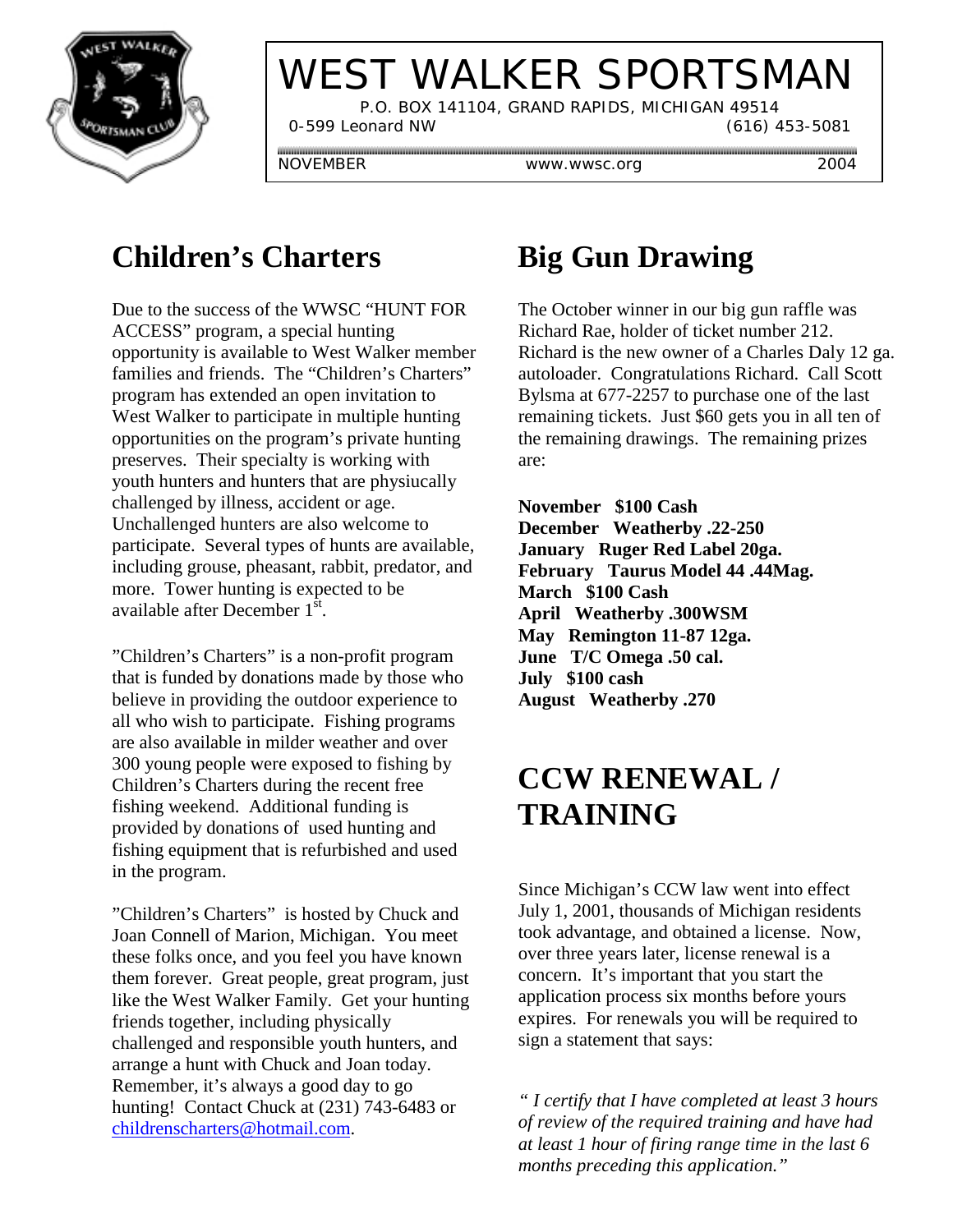Many of the laws changed last year ( July 1, 2003). Michigan DOES NOT require that you attend a renewal class, however, I have had numerous people attending my renewal classes since July. This certificate class adds credibility to your application. The Kent County Gun Board has reviewed my class and although they cannot require the class, they will acknowledge my training certificate. The updated laws are discussed (2 hours), review of the training material, and the required range time are all covered. Passport photos are also available within the class!

Questions? Interested in a class? Contact me at:

**Barry Anderson NRA Training Counselor / Instructor PO Box 141362, Grand Rapids, MI 49514 or Barry45ACP@aol.com** ♣



# **WWSC Apparel**

Don't forget that the club is now taking orders for shirts, jackets, and hats with the WWSC name embroidered on them. If you stop by the desk during shooting hours, you can take a look at the samples on display. We have sizes and styles for all members of the family. The club is offering these items on a trial basis. Just let the person at the shooting desk know what you would like, and they will be happy to take your order. Remember, Christmas is just around the corner. If you are considering items from our selection as gifts, make sure you order soon to be sure they will arrive in time for the holiday. ♣



#### **Membership**

- 1410 Associate
- 52 Charter
- 17 Honorary
- 3 Charter Applicants

As you can see by the numbers, our membership is growing ever stronger. Vice president and membership chairman, Rich Vander Meer, is your contact person for all things member related. You can reach him at 453-3255, or rlvandermeer@comcast.net. ♣



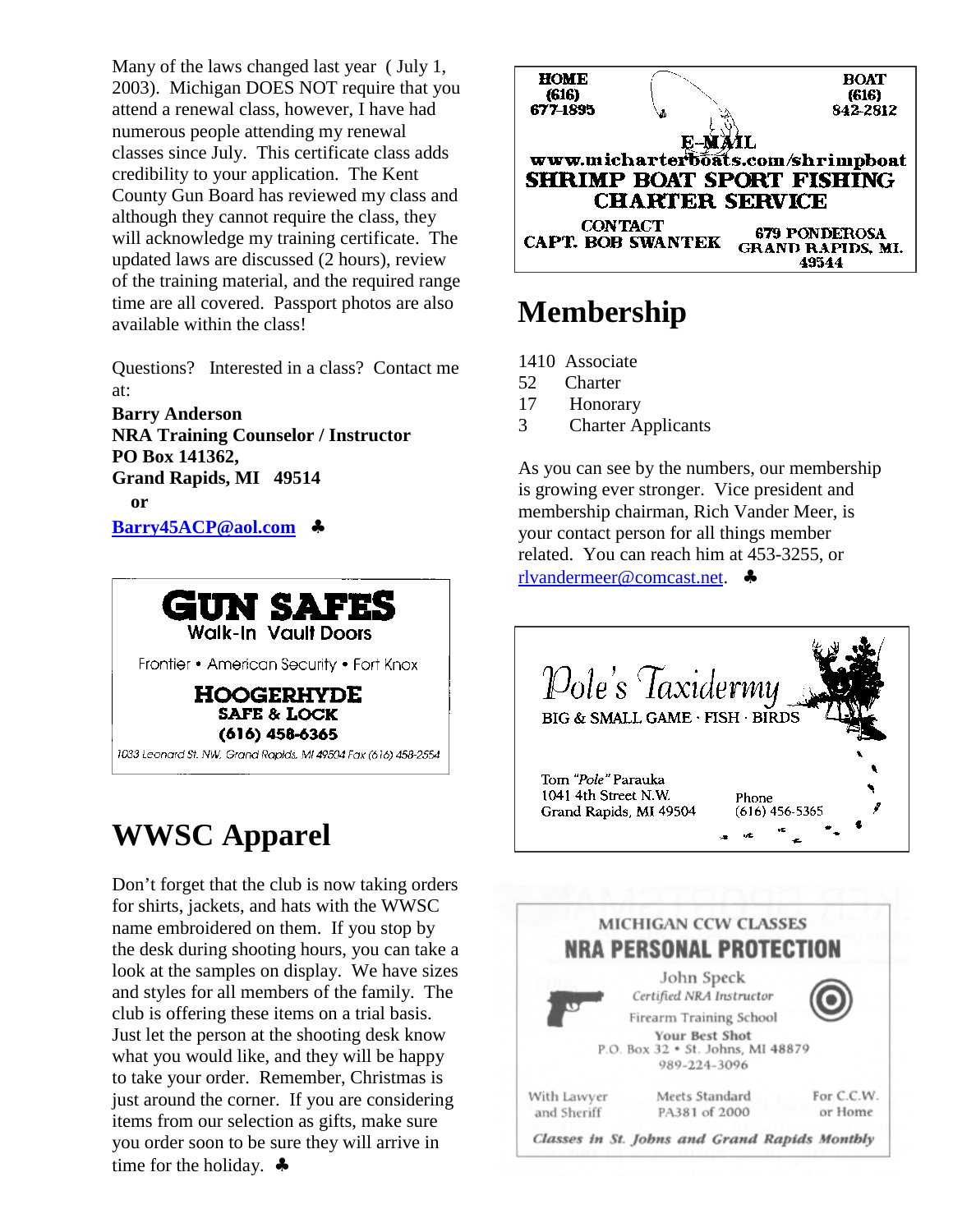|                                                                    |                                                                       |                                                      |                                                                          | 2004                                                                    |                |                                               |
|--------------------------------------------------------------------|-----------------------------------------------------------------------|------------------------------------------------------|--------------------------------------------------------------------------|-------------------------------------------------------------------------|----------------|-----------------------------------------------|
|                                                                    |                                                                       |                                                      |                                                                          |                                                                         |                |                                               |
| Sun                                                                | Mon                                                                   | Tue                                                  | Wed                                                                      | Thu                                                                     | Fri            | Sat                                           |
|                                                                    | $\mathbf{1}$<br><b>NWTF</b> meets<br>7 to 9                           | $\overline{2}$                                       | $\overline{\mathbf{3}}$                                                  | $\overline{\mathbf{4}}$<br><b>Duck</b><br><b>Hunters</b><br>meet 7 to 9 | 5              | 6<br>Archery,<br>Trap & Skeet                 |
|                                                                    |                                                                       |                                                      |                                                                          |                                                                         |                | $10$ to $2$                                   |
| $\overline{7}$<br>Archery,<br>Trap & Skeet<br>10 to 2              | 8                                                                     | $\boldsymbol{9}$<br>7 Yd Range<br><b>Closes 4:30</b> | 10<br>Archery,<br>Trap & Skeet<br>9 to 12 AM<br>6 to 10 PM               | 11                                                                      | 12             | 13<br>Archery,<br>Trap & Skeet<br>$10$ to $2$ |
| 14                                                                 | 15                                                                    | 16                                                   | 17                                                                       | 18                                                                      | 19             | 20                                            |
| Archery,<br>Trap & Skeet<br>10 to 2                                |                                                                       |                                                      | No Archery, Trap or Skeet During the Deer Gun Season, Nov. 15 through 30 |                                                                         |                |                                               |
| 21                                                                 | 22<br><b>Charter</b><br>Range<br><b>Closed from</b><br>10AM to<br>6PM | 23<br><b>Board</b><br><b>Meeting</b><br>7:00         | 24                                                                       | 25                                                                      | 26             | 27                                            |
| 28                                                                 | 29                                                                    | 30                                                   | Dec<br>Archery<br>Trap & Skeet<br>9 to 12 AM<br>6 to 10 PM               | $\overline{2}$<br><b>Duck</b><br><b>Hunters</b><br>meet 7 to 9          | 3              | 4<br>Archery,<br>Trap & Skeet<br>10 to 2      |
| 5<br>Cowboy<br><b>Shoot</b><br>Archery,<br>Trap & Skeet<br>10 to 2 | 6<br><b>NWTF</b> meets<br>7 to 9                                      | $\overline{7}$<br>7 Yd Range<br><b>Closes 4:30</b>   | 8<br>Archery,<br>Trap & Skeet<br>9 to 12 AM<br>6 to 10 PM                | $\boldsymbol{9}$<br><b>Charter</b><br><b>Meeting</b><br>7:30            | 10             | 11<br>Archery,<br>Trap & Skeet<br>10 to 2     |
| 12<br>Archery,<br>Trap & Skeet<br>10 to 2                          | 13                                                                    | 14                                                   | 15<br>Archery,<br>Trap & Skeet<br>9 to 12 AM<br>6 to 10 PM               | 16                                                                      | $\overline{7}$ | 18<br>Archery,<br>Trap & Skeet<br>10 to 2     |